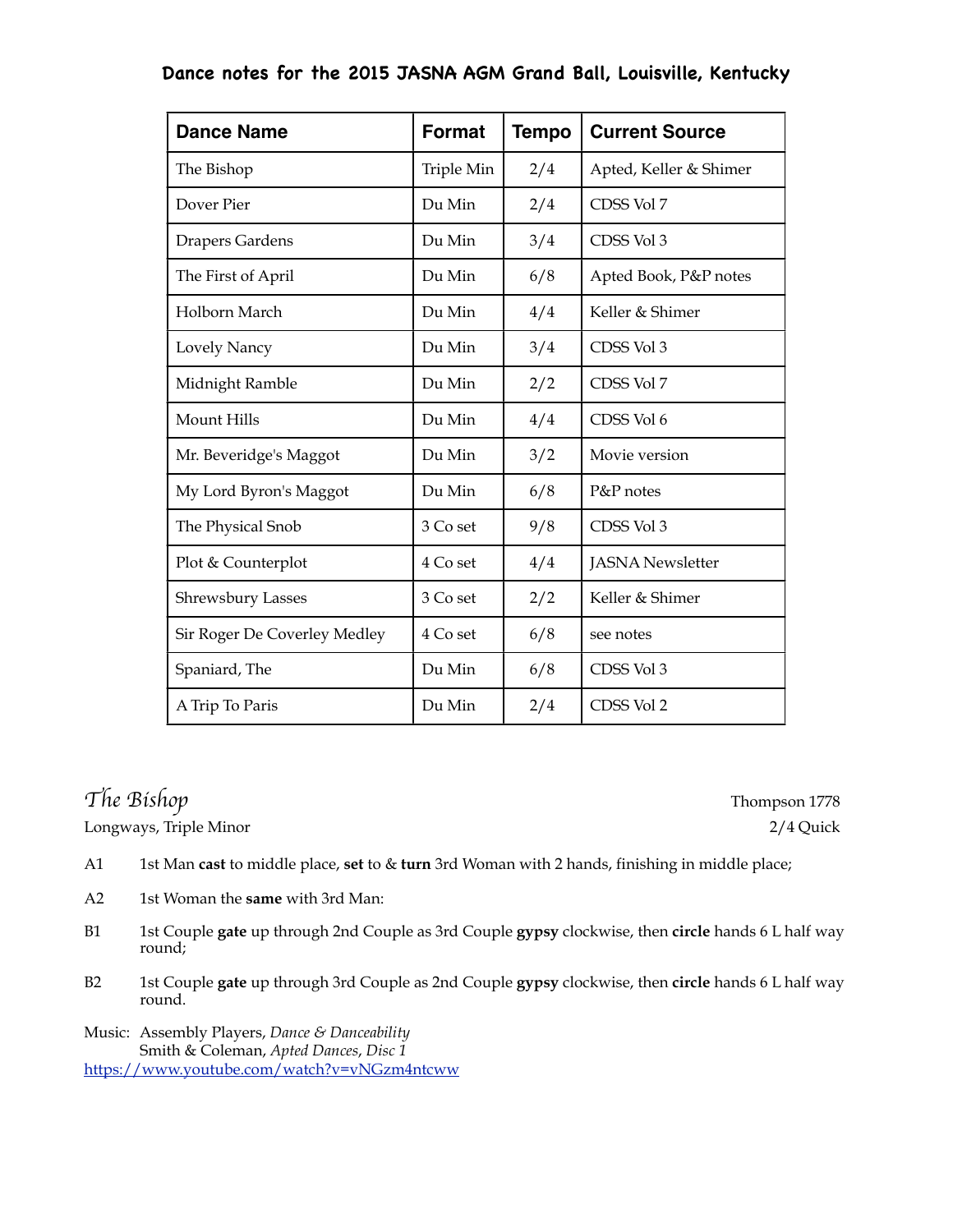| Dover Pier                   |                                          |                                                                                                                          | Preston's 24 for 1791                 |
|------------------------------|------------------------------------------|--------------------------------------------------------------------------------------------------------------------------|---------------------------------------|
| Longways, Duple minor<br>2/4 |                                          |                                                                                                                          |                                       |
|                              | A1 1-4 Partners set twice.               | 5-8 Right hands across halfway, and fall back.                                                                           |                                       |
|                              |                                          | A2 1-8 Repeat A1 with left hands hands across.                                                                           |                                       |
|                              |                                          | B1 $1 - 4$ 1's cross and cast, 2's lead up.<br>5 - 8 1's two-hand turn $1 \frac{1}{2}$ .                                 |                                       |
|                              |                                          | B2 1 - 8 Starting with partner, four changes of rights and lefts.                                                        |                                       |
|                              |                                          | Music: Bare Necessities, By Request, Vol 7<br>Ring O' Bells, Kentish Hops<br>https://www.youtube.com/watch?v=4IIXS7j62RU |                                       |
|                              | Drapers Gardens<br>Longways, Duple Minor |                                                                                                                          | DM 1728, Preston's 24 for 1799<br>3/4 |
| A1                           | $(1-4)$                                  | 1st Corners set and turn single,                                                                                         |                                       |
| A2                           | $(5-8)$<br>$(1-8)$                       | 2-hand turn.<br>2nd Corners repeat that.                                                                                 |                                       |
| <b>B1</b>                    | $(1 - 2)$<br>$(3-4)$<br>$(5 - 8)$        | <b>Women change</b> places (taking 2-hands)<br>Men change places (taking 2-hands)<br>Circle left half round, fall back   |                                       |
| B2                           | $(1-4)$<br>$(5 - 8)$                     | Rights & Lefts, 2 changes.<br>1st couple lead up through 2nd couple and cast one place.                                  |                                       |
|                              |                                          | Music: Bare Necessities, Simple Pleasures Vol 3<br>https://www.youtube.com/watch?v=cbPSxEKulTE                           |                                       |
|                              | The First of April                       |                                                                                                                          | Thompson, 1780                        |
| Longways, Duple Minor        |                                          | 6/8                                                                                                                      |                                       |

- A1 1 4 **Star RH**. (8 steps)
- A2 1 4 **Star LH** back to places. (8 steps)
- B1 1 4 First couple **lead down** the centre, (8 steps) 5 - 8 dance **back** with crossed hands and **cast** one place. (8 steps)
- B2 1 8 **Circle** four left and right with the second couple above.

Music: Pemberley Players, *Pride & Prejudice Collection Vol. I* Coleman and Smith*, Apted and Other Country Dances Disc 1* https://www.youtube.com/watch?v=ROjp3eT--Nc&feature=plcp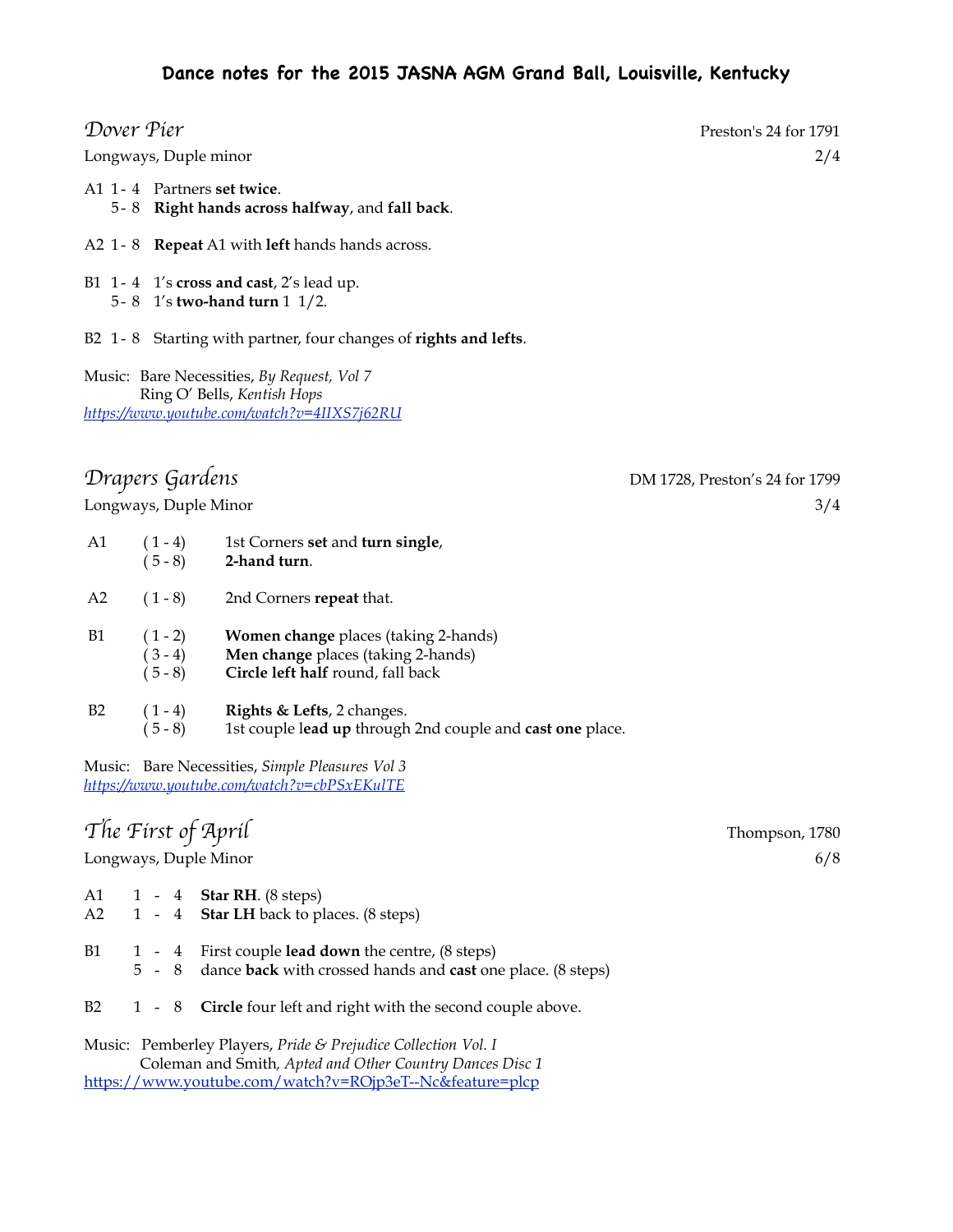|              | Holborn March<br>Longways, Duple Minor                                                                                                                                                                             | Daniel Wright 1740<br>4/4 |
|--------------|--------------------------------------------------------------------------------------------------------------------------------------------------------------------------------------------------------------------|---------------------------|
| A1<br>A2     | 1st Couple set, cast below 2nd Couple (who move up), and all 2 hand turn partner once round;<br>2nd Couple Repeat:                                                                                                 |                           |
| $\mathbf{B}$ | 1 - 8 <b>Star RH</b> , LH                                                                                                                                                                                          |                           |
|              | 9-16 1st Couple cross, cast and 1/2 figure eight up through 2nd Co, who move up on last four beats.                                                                                                                |                           |
|              | Music: Assembly Players, Pat Shaw's Playford<br>https://www.youtube.com/watch?v=cStlT-j4KHk&feature=plcp                                                                                                           |                           |
|              | Lovely Nancy                                                                                                                                                                                                       | 1744                      |
|              | Longways, Duple Minor                                                                                                                                                                                              | 3/4                       |
|              | A11-4 1st Couple set forward to partner, turn single back to place<br>5-8 1st woman, followed by partner, cast off and cross over, finishing in 2nd place improper (2's move up)<br>A2 1 - 8 2nd Couple repeat 1-8 |                           |
|              | B1 1-4 Men lead through women, cast back to place;<br>5-8 All clap on first beat of 5th bar, circle left once round                                                                                                |                           |
|              | B2 1-4 Women lead through men, cast back to place;                                                                                                                                                                 |                           |

5 - 8 All **clap** on first beat of 5th bar, **circle** left **HALF** WAY, **turn single** left.

Reconstruction by Nicholas Broadbridge Music: Bare Necessities: *Simple Pleasures* https://www.youtube.com/watch?v=03eaXI4DjAs

# *Midnight Ramble* Thompson, 1773

Longways, Duple Minor 2/2

- A1 1 4 1st couple **clap** to launch into **cross** and **cast** down, 2nd couple moving up
- 5 8 1st couple **turn** two hands **1½** until proper
- A2 1 8 2nd couple the **same**
- B1 1 8 With a skip-change, 1st couple **cross**, **cast** (2nd couple move up again), and **half-figure eight** to progressed proper place
- B2 1 8 **Rights and Lefts** with hands

Reconstructed by George Fogg. Music: Bare Necessities, *By Request* https://www.youtube.com/watch?v=DB\_b3PYtZY4&sns=em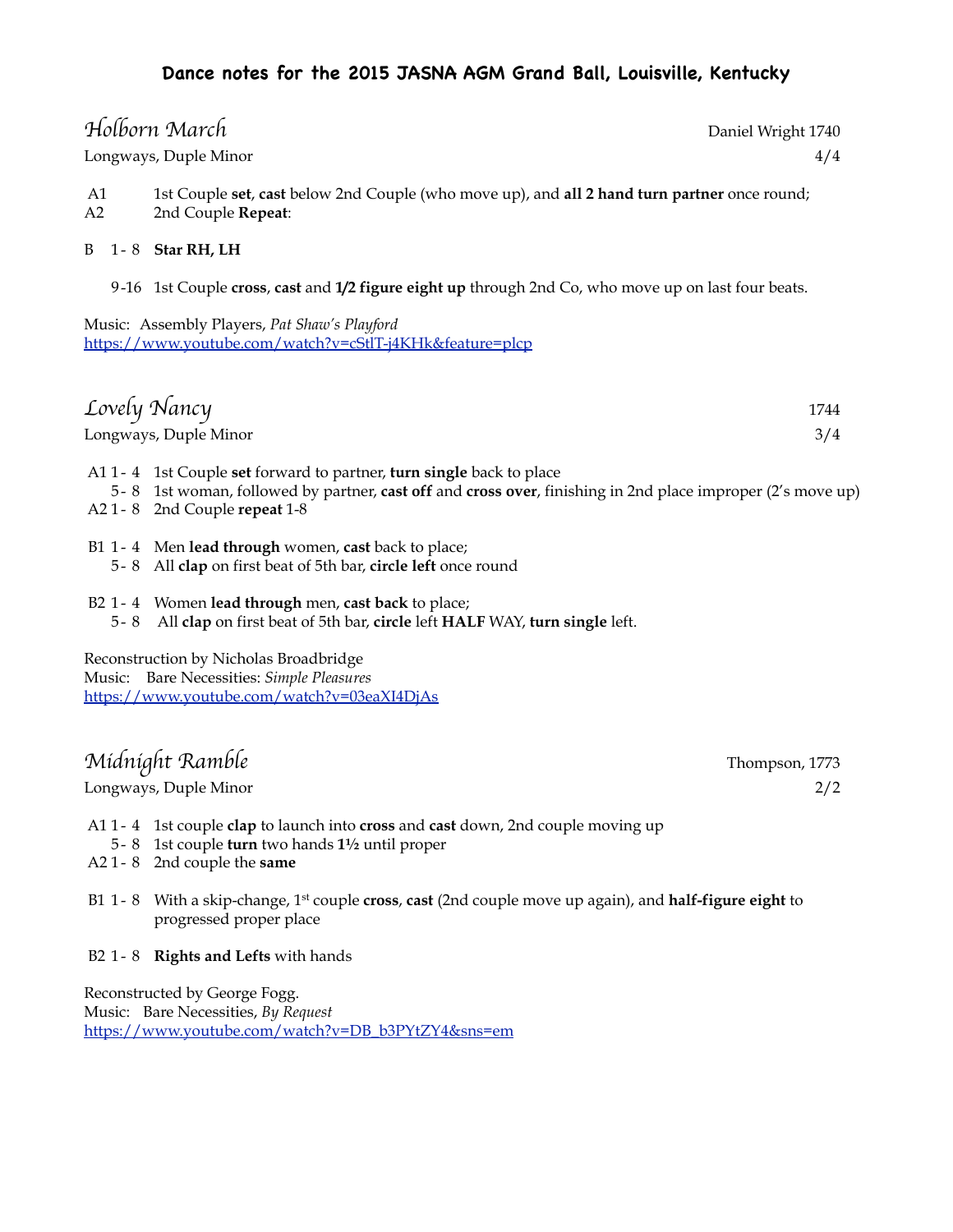|           | Mount Hills                                                     |                                                                                                                 | Longways, Duple Minor                                                                                                                                                                                                                               |                                                                       | DM 17th Edition, 1721<br>2/2 |
|-----------|-----------------------------------------------------------------|-----------------------------------------------------------------------------------------------------------------|-----------------------------------------------------------------------------------------------------------------------------------------------------------------------------------------------------------------------------------------------------|-----------------------------------------------------------------------|------------------------------|
| A1<br>A2  |                                                                 | 1st Couple cross, cast down, (2nd Couple step up), half figure eight through 2nd couple<br>2nd Couple the same. |                                                                                                                                                                                                                                                     |                                                                       |                              |
| <b>B1</b> |                                                                 | 1st corners change; 2nd corners change<br>Circle left halfway, turn single left.                                |                                                                                                                                                                                                                                                     |                                                                       |                              |
| B2        |                                                                 |                                                                                                                 | Partners back to back<br>Three changes of rights and lefts (with hands).                                                                                                                                                                            |                                                                       |                              |
|           |                                                                 |                                                                                                                 | Source Fallibroom Collection, Vol 2<br>Music: Bare Necessities, At the Ball                                                                                                                                                                         | https://www.youtube.com/watch?v=QnEj7jaiHJM&feature=channel&list=UL   |                              |
|           |                                                                 |                                                                                                                 | Mr. Beveridge's Maggot (movie version)<br>Longways, Duple Minor                                                                                                                                                                                     |                                                                       | DM 1 1695-1728<br>3/2        |
|           | $A1 \quad 1 - 2$<br>$3 - 4$<br>$5 - 6$<br>$7 - 8$               |                                                                                                                 | All Right Hand Turn, (close to partner, hands low)<br>All Left Hand Turn, (close to partner, hands low)<br>1's cross and cast down.                                                                                                                 | 1's lead up center to own sides, turn single away to original places. |                              |
| B         | $\mathbf{1}$<br>$\overline{2}$<br>$3 - 4$<br>$5 - 6$<br>$7 - 8$ |                                                                                                                 | 1's cross<br>1's <b>cast down</b> one place<br>1's back to back<br>IN LINES OF FOUR FACING UP M2 W1 M1 W2<br>All up three steps and fall back.<br>1's cross up, lady in front, cast down to progressed place.<br>WHILE 2's face, meet, and lead up. | $2's$ meet<br>$2's$ lead up<br>2's cast to ends                       |                              |
| Music:    |                                                                 |                                                                                                                 | Source 1995 movie, Pride & Prejudice<br>The Assembly Players, Pat Shaw's Playford (AAB)<br>Pemberly Players, Pride and Prejudice Vol 2 (AAB)<br>https://www.youtube.com/watch?v=JUC4hmCyxZ0&feature=related                                         |                                                                       |                              |
|           |                                                                 |                                                                                                                 | My Lord Byron's Maggot<br>Longways, Duple Minor                                                                                                                                                                                                     |                                                                       | Dancing Master 1701<br>6/8   |
| A1        | $1 - 2$<br>$3 - 4$                                              |                                                                                                                 | 1st man beckons to 2nd lady, who moves forward.                                                                                                                                                                                                     | 2nd lady moves back, beckoning to 1st man who moves forward.          |                              |

- 5 8 1st man and 2nd lady **two hand turn**.
- A2 1 8 2nd man and 1st lady the **same**.
- B 1- 4 Two men **lead between** the two ladies and cast back to places.<br>5- 6 Clap together, partners right, clap together, partners left.
	-
- 7 8 repeat clapping
- 5- 6 **Clap** together, partners right, clap together, partners left.<br>7- 8 repeat clapping<br>9- 12 1st couple **cast** (8 counts), 2nd couple move up on last for 9 - 12 1st couple **cast** (8 counts), 2nd couple move up on last four.

Music and dance notes: Pemberly Players, *Pride and Prejudice Collection: Volume I* https://www.youtube.com/watch?v=7IgHyqm\_6DU&list=UUtN5U3dEuM53BQPlW7lQcWQ&index=18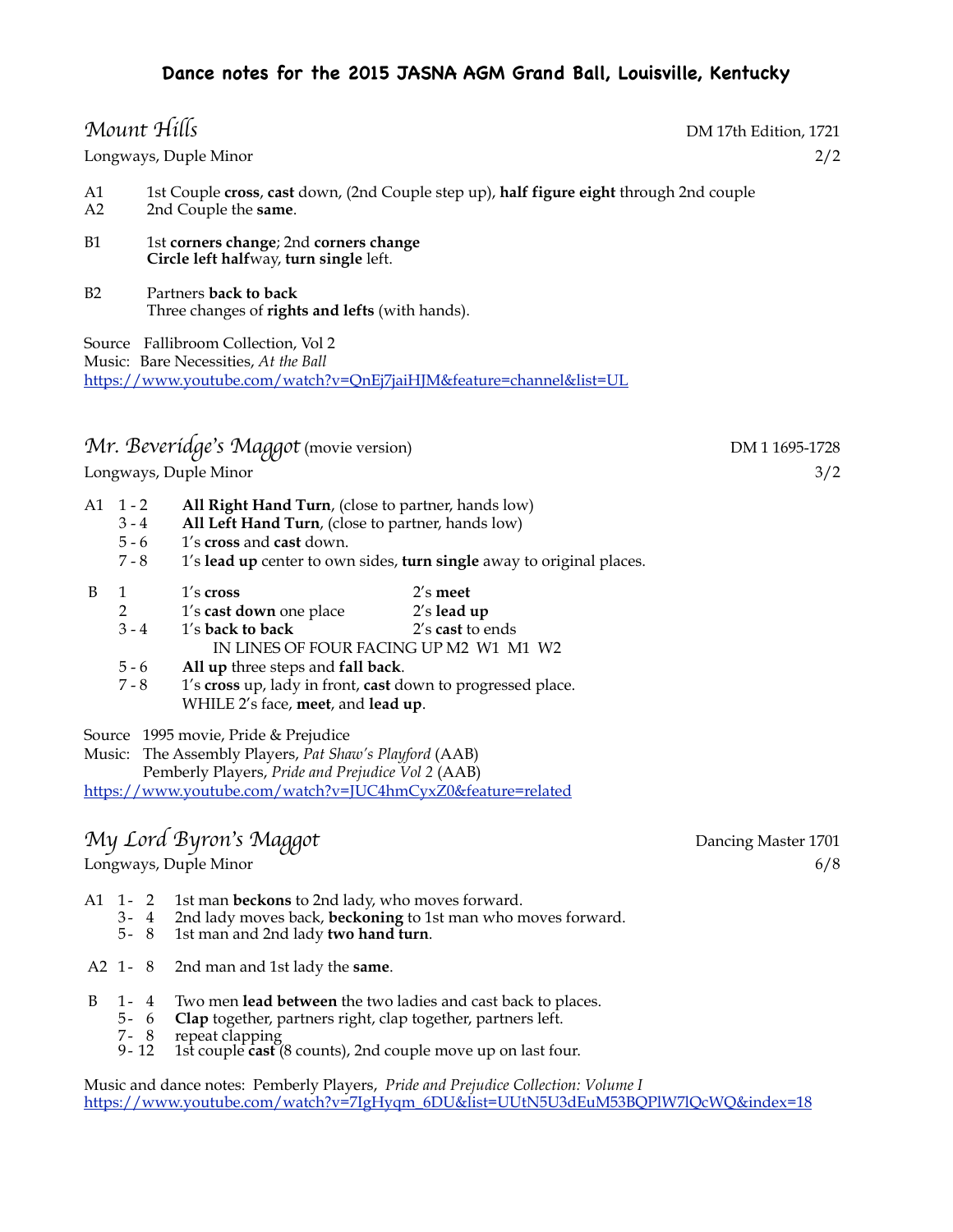|                                            | The Physical Snob                                                                                                                                                                                                                          | Unidentified Source ca. 1800 |
|--------------------------------------------|--------------------------------------------------------------------------------------------------------------------------------------------------------------------------------------------------------------------------------------------|------------------------------|
|                                            | Longways, 3 couple set                                                                                                                                                                                                                     | $9/8$ time                   |
| A1 1-4<br>$A2 1 - 4$                       | Women chase around the men.<br>Men the same.                                                                                                                                                                                               |                              |
| B1 1-2<br>$3 - 4$<br>$B2$ 1 - 2<br>$3 - 4$ | 1's and 2's half poussette clockwise (1st man push).<br>1's and 3's half poussette counterclockwise (1st man pull).<br>1's and 3's half poussette counterclockwise (1st man push).<br>1's and 2's half poussette clockwise (1st man pull). |                              |
| $C1$ 1 - 2<br>$3 - 4$<br>C2 1-4            | 1's cross and cast, 2's step up.<br>1's cross and cast, 3's step up.<br>1's lead up the middle to the top and cast to the bottom of the set.                                                                                               |                              |
|                                            | Music: Bare Necessities, Simple Pleasures<br>https://www.youtube.com/watch?v=CW70-dLMznQ&feature=plcp                                                                                                                                      |                              |
|                                            | Plot and Counterplot                                                                                                                                                                                                                       | Thomas Wilson, 1816          |
|                                            | Longways, triple minor, double progression,                                                                                                                                                                                                | Using "Long Live London" 2/2 |
| A1                                         | 1st Couple cast off two places and back again to places                                                                                                                                                                                    |                              |
| A2 1 - 2<br>$3 - 4$<br>$5 - 6$<br>$7 - 8$  | All set to neighbor<br>Partners change places, women dancing between men<br>All set to neighbor<br>Partners change places, women dancing between men                                                                                       |                              |
| B1 1 - 8                                   | Three couple <b>promenade</b> around the set                                                                                                                                                                                               |                              |
| B2 1 - 4<br>$5 - 8$                        | 1st and 2nd couples half poussette CW (1st man forward)<br>1st and 3rd couples half poussette CCW (1st man back)                                                                                                                           |                              |

Take hands 8 to start; it is a triple minor dance and the 4<sup>th</sup> couple is "neutral". Couples will stand out twice, once at the top and once while in the line of the dance.

Music: We use "Long Live London" on the Bare Necessities, *Favorites of the Boston Center.* No video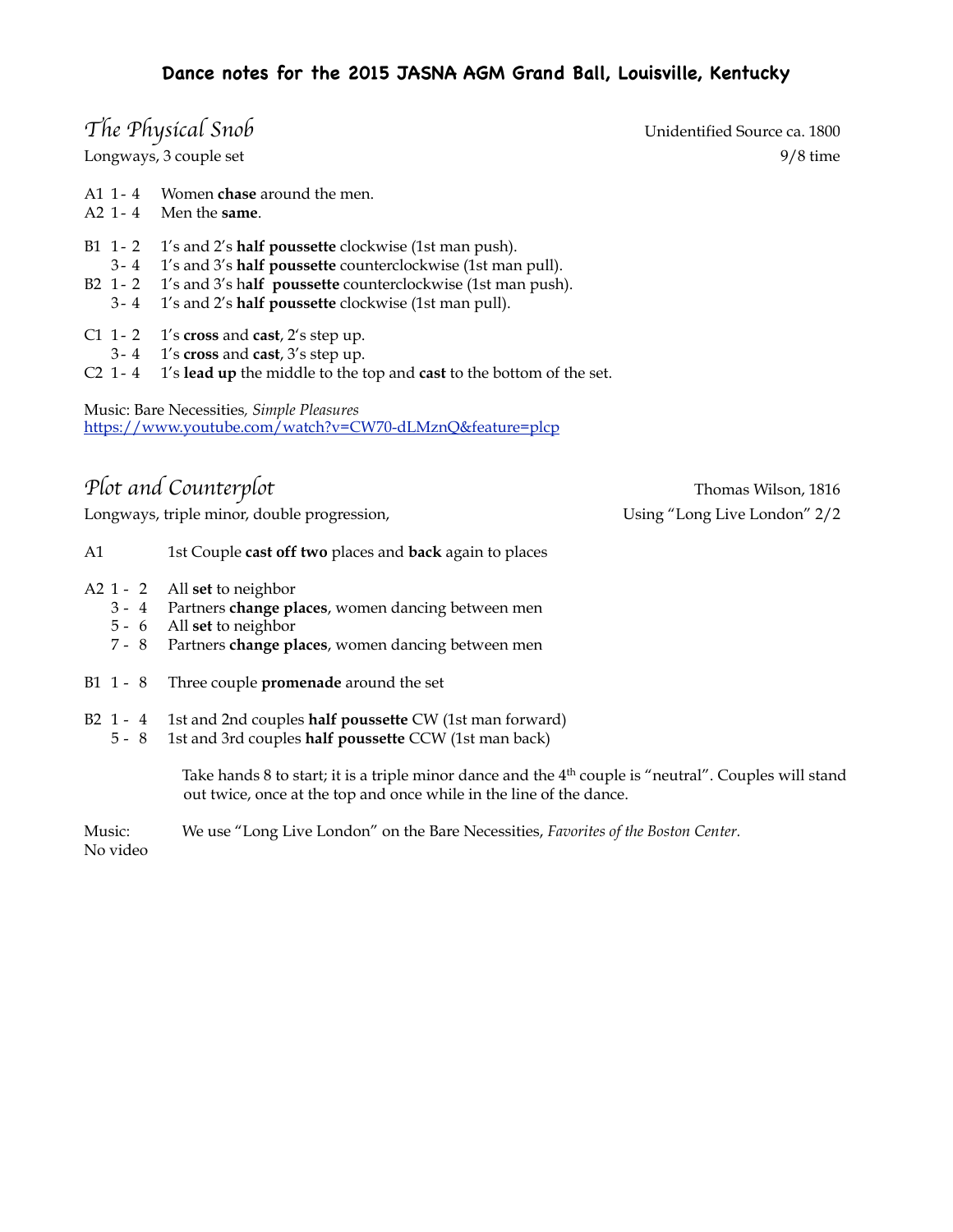## *The Shrewsbury Lasses* Thompson, 1765

Longways, 3 couple set 2/2

- A1 1 4 1st man **set and honor** 2nd woman,
- 5 8 They **two hands** once round.
- A2 1 8 1st woman the same to 2nd man.
- B1 1 2 1st couple **cast down** to middle place, 2nd couple moving up
	- 3 6 1st and 3rd couples **circle four** hands left once around.
	- 7 10 1st couple **change places** by man skipping up outside and around top couple and down to 2nd place WHILE 1st woman skip down outside below 3rd couple and up to 2nd place (improper).
	- 11 12 1st couple **turn two hands half way**.
- B2 1 10 3rd couple **cast up** to middle place, **circle** with 2nd couple above then **change places** skipping clockwise around ends.
	- 11 12 3rd couple **turn two hands** half way.
- Music: Bare Necessities: *At Home* Liz Donaldson et.al.: *English Echoes* Coleman & Smith, *Apted and Other Country Dances Disc 1*

https://www.youtube.com/watch?v=QIKHmU0PUqE#t=15m16s

## *Sir Roger de Coverley* (The Finishing Dance)

Longways - About four couples

- A1 1W and 4M do a **figure**
- A2 1M and 4W do a **figure**

| 1st Couple choose from:               |                            |
|---------------------------------------|----------------------------|
| Forward and Back (Advance and Retire) |                            |
| Right Shoulder Back to Back           | Left Shoulder Back to Back |
| Right hand Turn                       | Left hand Turn             |
| Two hand Turn                         | Gypsy                      |
|                                       |                            |

- B1 **Strip the willow** down (1W turning men)
- B2 Strip the willow up (1M turning women)
- C **Traveling arches**: 1st Co. face down, raise nearer hands and dance down making an arch over the men's line, then continue up over the women's line.
- D 1st Co. followed by 2nd, 3rd, and 4th Cos. **cast** to foot; 1st Co. make an **arch** and 2nd, 3rd, and 4th Cos. lead up through the arch.

Music: Spare Parts, *The Regency Ballroom* No video